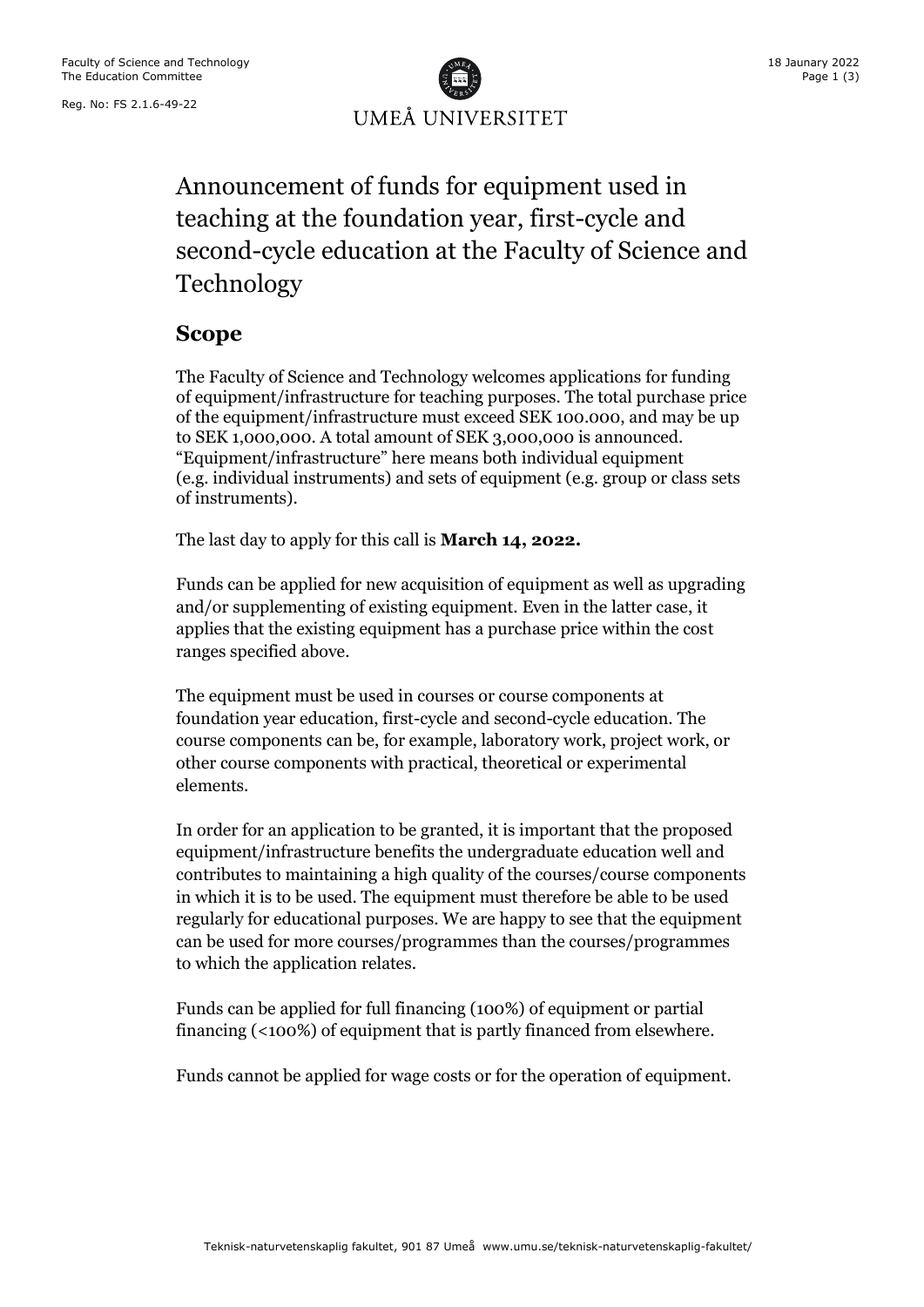

### **Terms and conditions**

The main applicant must be permanently employed at the Faculty of Science and Technology at Umeå University, or alternatively hold a fixedterm employment as an associate senior lecturer or a postdoctoral research fellow. The application must be approved by the head of the main applicant.

Equipment acquired through this call must, subject to occupancy and, if necessary, be able to be used by several education programmes and courses.

The faculty has an agency capital of slightly above SEK 80 million within the education (in 2020), of which about 58 percent is at the departments (see FS 1.3.2-1985-21, Resursfördelning 2022). The faculty works systematically to annually use available funds and existing agency capital, for example a decision was made in the spring of 2019 which means that if a department has an agency capital above a certain percentage level and makes a positive result, part of that result will be withdrawn (FS 1.3. 2-426- 19). In this call, the department agency capital will therefore be taken into account when allocating funds, so that if the department's agency capital exceeds 10 percent of the total costs for education in 2021, the department will account for half of the granted amount and the faculty for half. If the government capital amounts to 10 percent or less of the total costs, the faculty is responsible for the entire amount granted. Therefore, discuss with the head of department on this issue when planning the application.

#### **Total amount**

Funds can be applied for equipment whose purchase price is within the range of SEK 100,000 - SEK 1,000,000 or alternatively costs for upgrading and/or supplementing existing equipment whose purchase price is within the same range. The maximum amount of funds that can be distributed at this announcement in the spring of 2022 is SEK 3.000.000. The equipment is expected to have a depreciation period of 5 years.

#### **How to apply**

The application should be written in accordance with the instructions in the appendix "Instructions and template for application for funding for equipment used in teaching at the Faculty of Science and Technology".

Applications will be evaluated by the Education Committee and a decision on the allocation of funds will be made by the Faculty Board. If necessary, external experts can be involved. Applications may also be sent to relevant institutions for internal prioritization. The faculty reserves the right to